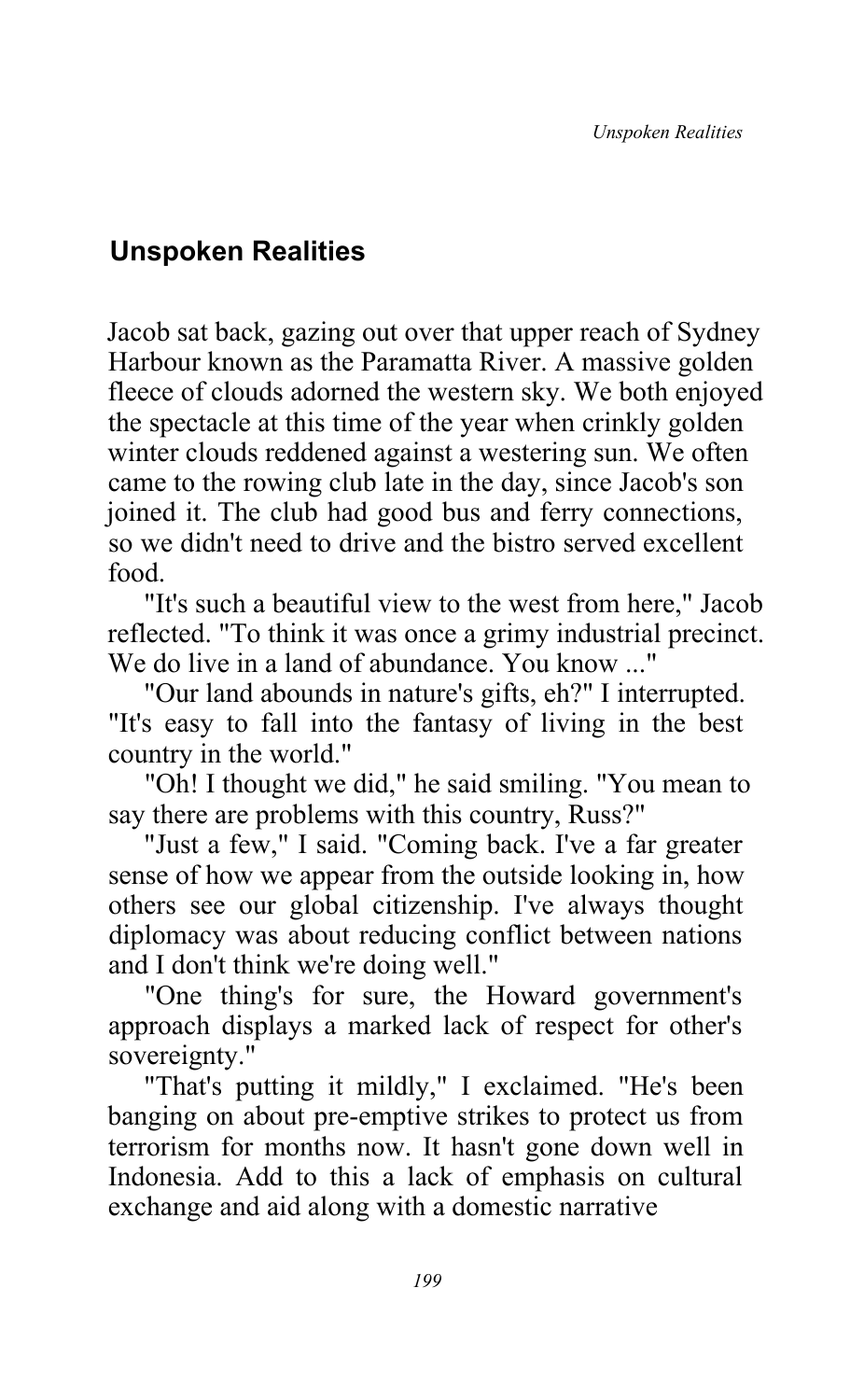designed to keep people ignorant and then dog whistle up fears of the unknown."

"Russ, he's been working on this since the late nineties."

Both well-travelled Australians we were probably more sensitive than many to recalibrations in Australian Foreign Policy. Working globally, Jacob in a scientific field and me in education and tourism, had equipped us with an acute awareness uncommon amongst casual travellers.

I went on: "I couldn't believe it when they shutdown Radio Australia's transmitters on the Cox Peninsula in June of '97. Suddenly our capacity to broadcast the daily narrative of our lives or those of our regional neighbours in the languages of our region either disappeared or was barely audible over large areas. I relied on those broadcasts when I worked in Indonesia."

"What, in Bahasa, Russ?"

"No, I mean the Australian language broadcasts. Yeah sure, I heard broadcasts in Indonesian. Many people listened in. Once I was climbing Mount Batur very early one morning and the kookaburra call sign broke through the darkness. Reducing that footprint couldn't have been more poorly timed."

Back in 1997, I realised Indonesia was on the verge of a tumultuous period. When the change came, it saw economic crisis; the fall of Suharto's New Order Regime; widespread civil unrest often directed at Chinese citizens; a new democratically elected government; as well as the resurgence of the fanatical Islamic fringe group Jemaah Islamia with the return of its leadership from Malaysia in 1999.

I asked, "Did you come across people listening to Radio Australia on any of your visits, Jacob?"

"No, not really."

"Maybe this was because you were working with the scientific community. It seems that from the 1970s,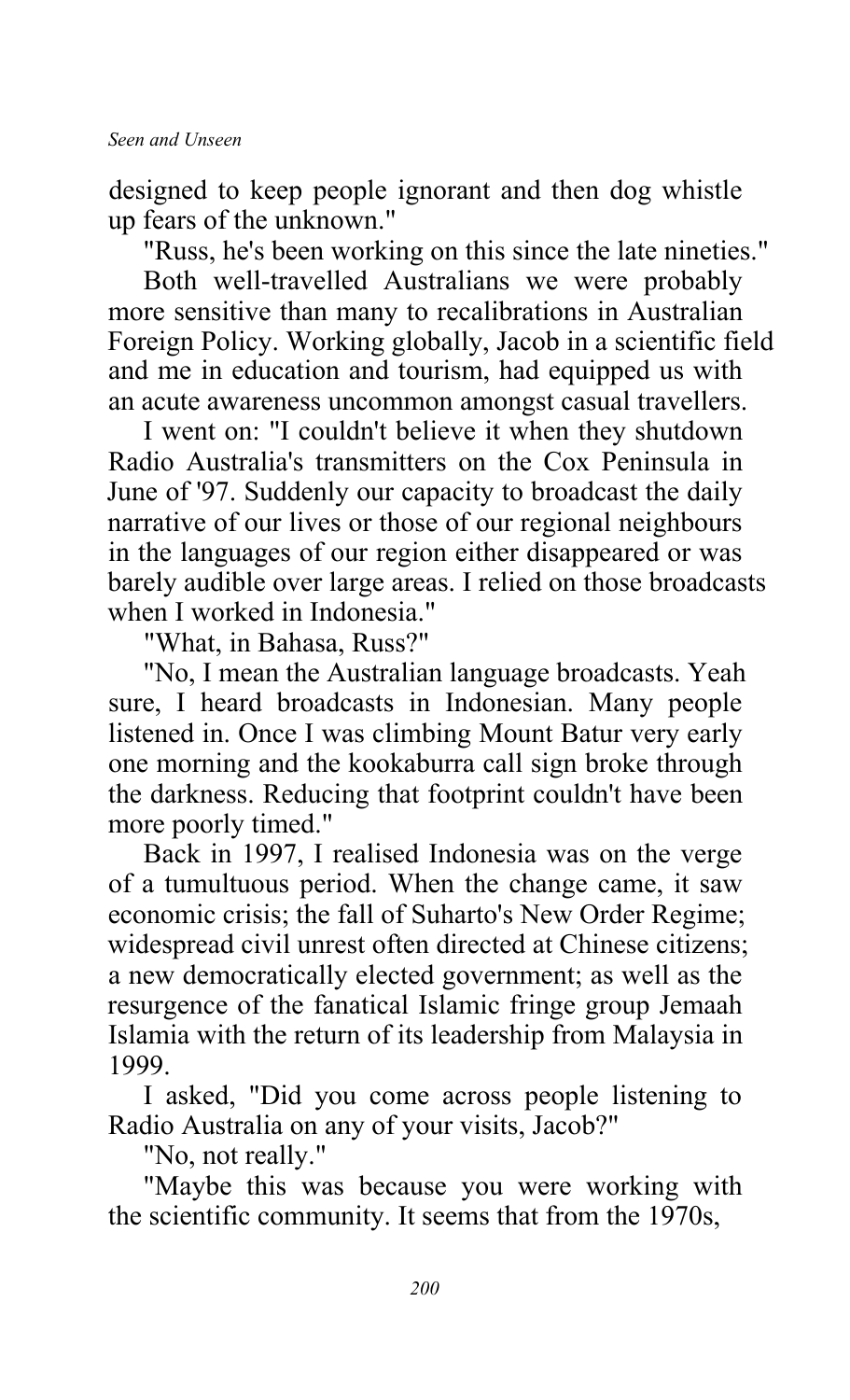the more educated were already tuning to the new local FM stations. Ordinary people still depended on AM and shortwave but these broadcasts were highly regulated and censored so Radio Australia had a receptive audience."

"Yes, I guess it attracted a big following amongst ordinary folk."

"It did," I replied. I was reading the book *Radio Wars* by Errol Hodge and found that in 1979-80, it received 198,000 fan letters in Indonesian, and these are just the people who chose to write."

"With all that appalling violence after the vote for independence in East Timor, a strong signal might have helped," Jacob reflected. "What is it with these conservative governments? Why do they want to kill off the ABCs capacity as an independent news service under the guise of budgetary restraint and economic necessity?"

"It's ideological," I said. "It has been since the time Hasluck was Foreign Minister."

"Hasluck! Now there's a name I haven't heard for a while. The man who pleaded for us to be allowed to join the Vietnam War?"

"They don't believe in a free press unless their privileged mates control it," I continued. "It would've been much easier to explain the INTERFET action to ordinary everyday Indonesians if we'd had a full-throated Radio Australia. Suharto's New Order regime didn't only abuse the human rights in East Timor but militarised governance and narrowed opportunities for democratic process throughout Indonesia. Potentially there was a most sympathetic audience."

In response to the violence in East Timor, the UN Security Council carried Resolution 1264, enabling the formation of the International Force For East Timor (INTERFET). Under Australia's leadership, INTERFET was to restore security in the territory. Logistically the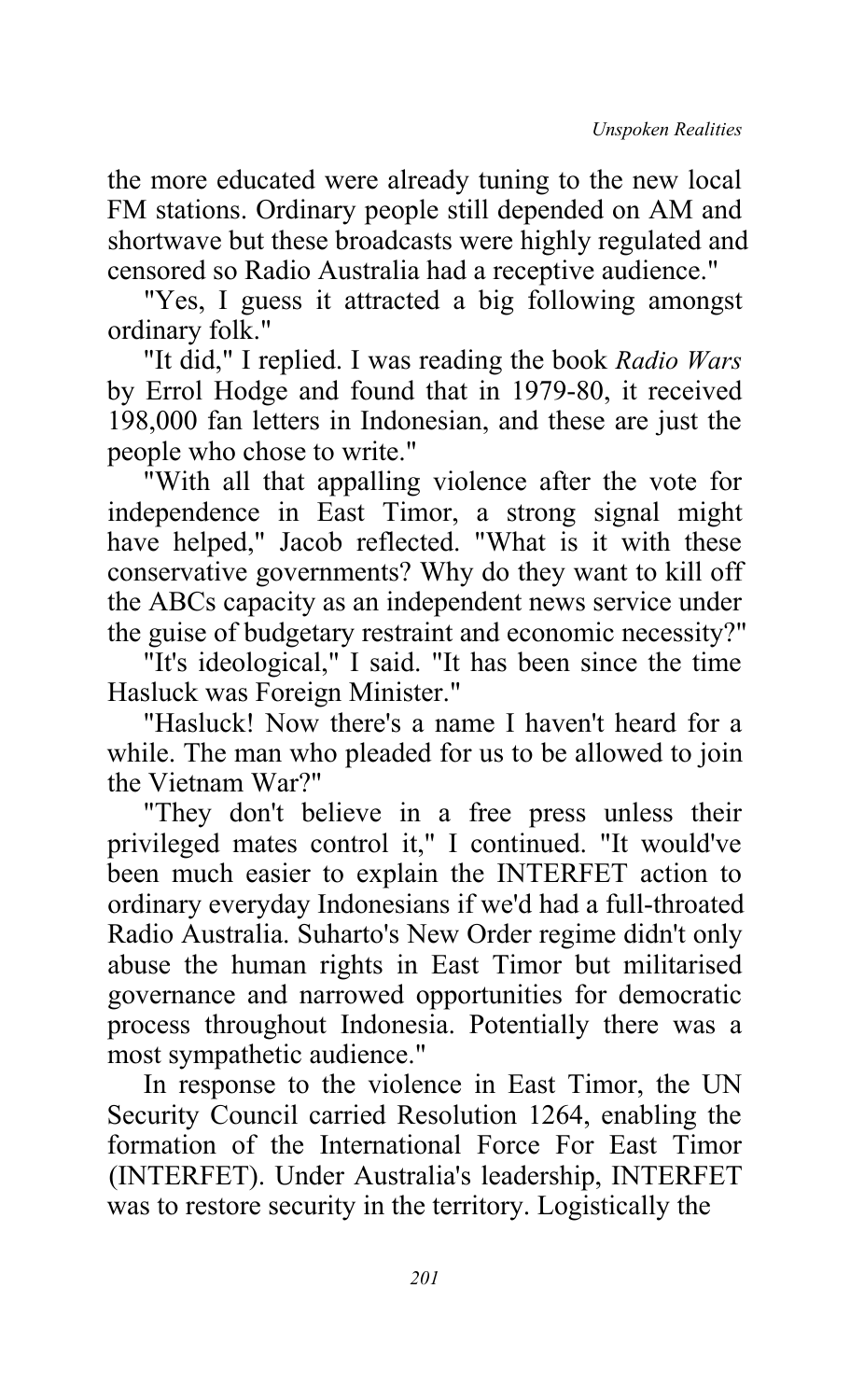response was well managed, efficiently led and temperate, but there was one problem. Just after Indonesia agreed to admit INTERFET the Australian magazine. *The Bulletin* published comments on foreign policy in which Prime Minister Howard is alleged to have said that Australia was becoming the USA's 'Deputy Sheriff'. This vulgar affirmation of the Howard Doctrine was most unpopular throughout the Asia Pacific region, particularly in Indonesia.

"Many people recognised that Howard had unhealthy Eurocentric, even racist leanings," said Jacob. "One Indian Australian friend of mine who lived in Howard's electorate said Howard had made lots of subtle racist comments in the local newspaper."

"Yes, I've heard that as well, and then there was his relative silence on Pauline Hanson's anti-Asian pronouncements."

"Don't forget his reluctance to support Vietnamese 'boat people' when he was a member of the Fraser Cabinet," said Jacob.

This disturbed me. I sat back thinking of the war, all the Vietnamese students I'd taught, some from thread bare associations of siblings and cousins, parents lost in the conflict.

"Regional foreign policy isn't simple. Timor is a good example. Much as I supported the notion of independence for the East Timorese, I felt that as a nation we needed to move cautiously. Sure, there were very strong feelings in Australia."

"Dating right back to Sparrow Force," Jacob reminded me.

"The Timorese helped a lot in the guerrilla struggle against the Japanese. On the other hand, in 1999 we had one of the world's most populous nations on our doorstep going through a political crisis at the end of 35 years of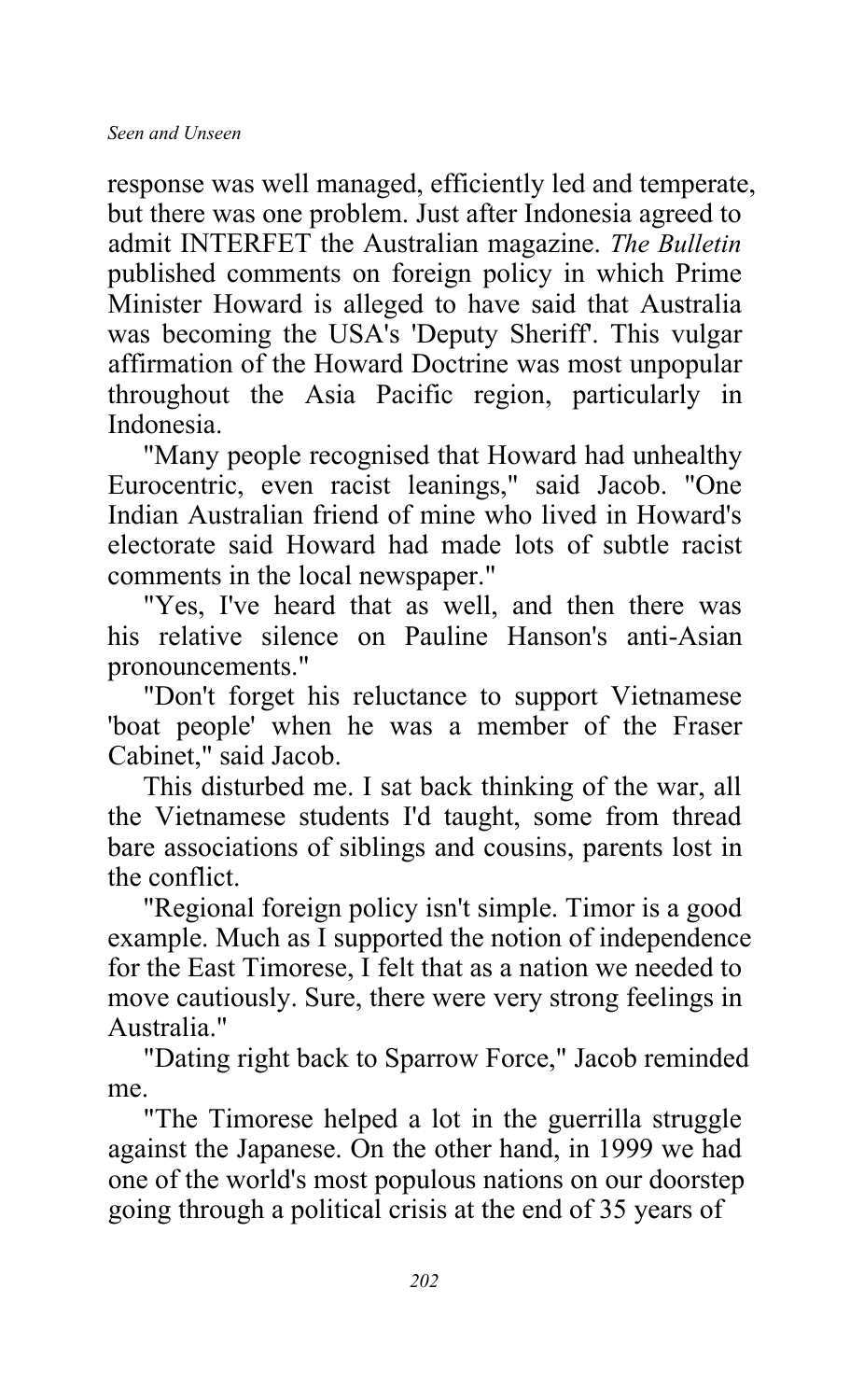military dictatorship."

"You aren't arguing against East Timorese independence, are you Russ?"

"No, far from it, but when we became involved in INTERFET, it was done in such a triumphalist way I was reading this commentary by M.C. Ricklefs recently and he made the point... I thought it was so important I saved the text... it's on my phone... just a minute ... yeah, here it is: 'It was as if Australia, rather than partnering others in a regional police action, was again sending off troops to Gallipoli as the band played "Waltzing Matilda". Military triumphalism was the prime ministerial style of the day. Indonesians, who were humiliated by the collapse of their economy, by the secession of East Timor, and by the need to have foreigners to keep order there, were now subject to further humiliation by the Australian Prime Minister.' That's how it felt to me as well."

Sipping on his beer, Jacob gazed out into the darkening sky. We sat in silence allowing this discussion and its implications to settle for a moment.

Finally Jacob spoke, "I suppose many Indonesians worried that the whole operation was just a covert Australian attempt to break up the country. You know, to surgically remove East Timor and then maybe West Papua. Like an oil and resources grab."

"No doubt. And in Australia, there is a small lunatic fringe that envisages a greater Australia including Timor and West Papua. In my opinion, Howard's triumphalism and culturally superior tone fed into this delusional thinking."

Again the conversation lapsed as we struggled to make sense of just how far the Howard doctrine had shifted Australian foreign policy. Once Australia was so trusted by Indonesia that it was called upon to represent the fledgling republic in the United Nations as it struggled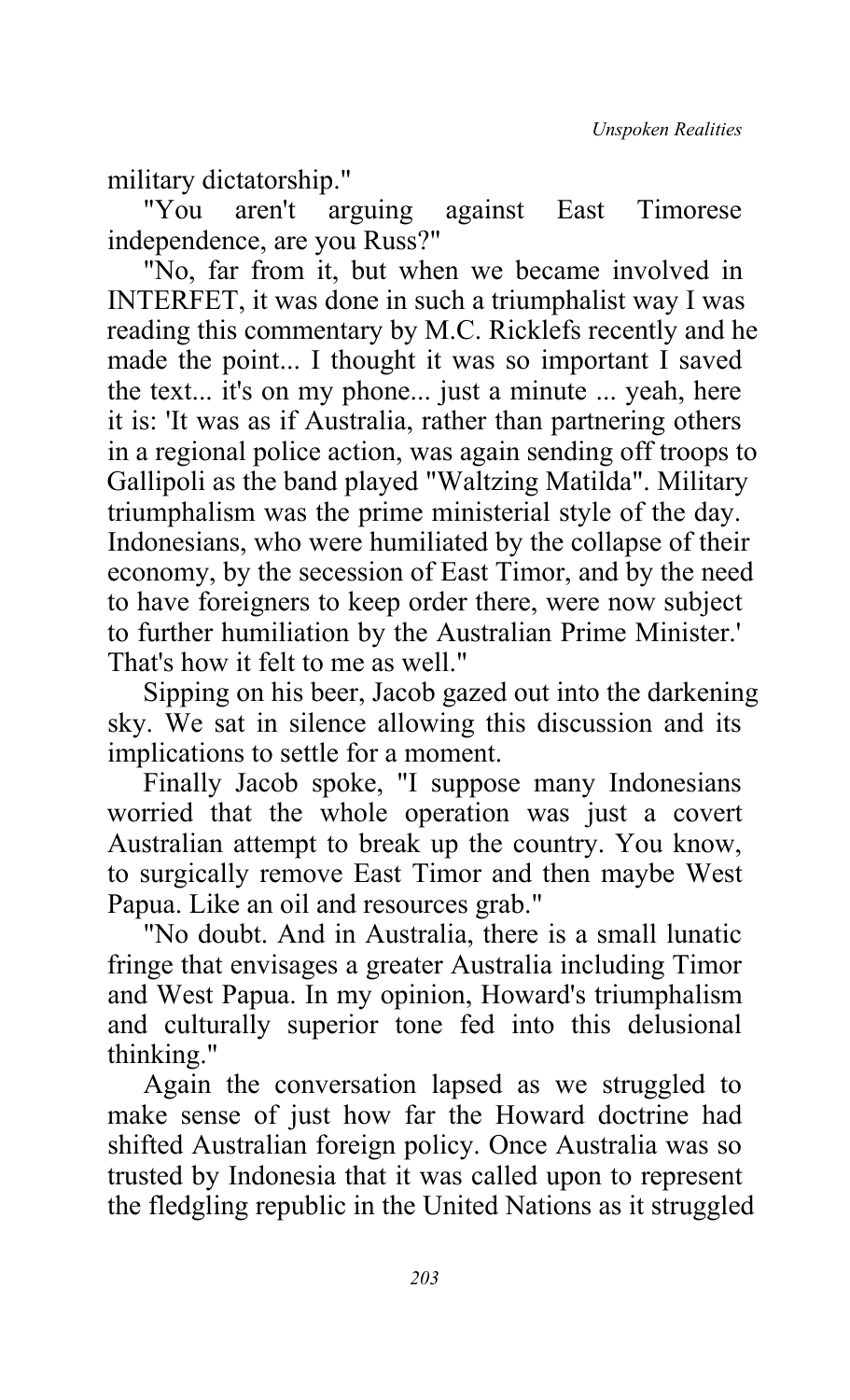to deal with Dutch military pressure. The Howard<br>government's grave political mismanagement and government's grave political mismanagement and incompetence was plain. Restricting Radio Australia's Indonesian broadcasts created a news vacuum of sorts. Indonesians were forced to find alternate sources of news not all of them particularly favourable to Australia.

"Another problem for me, Jacob, was Australia's Foreign Minister, Alexander Downer. You know I was involved in educational and cultural initiatives with Indonesia. Well, I couldn't believe how inept he was. I don't know whether you recall this but at the 2000, Asian Leaders' Forum in Beijing, he announced that Australia could not so much view regionalism as cultural but practical, not something built on common ties but only mutually agreed goals. Now just think about that."

Jacob didn't answer. As if following my suggestion, he leaned forward sinking his chin into his hand raising his eyebrows. He sat for a few moments then leaned back in his chair. "It seems he was ignoring our significant Chinese, Korean, Vietnamese and Khmer Diasporas and that's just a few. Then there are the large numbers of Melanesians and Polynesians playing prominent roles in sporting codes like rugby. What on earth did he really mean?" Jacob answered his own rhetorical question with an ironic chuckle.

"I can only conclude that it's Anglo or Eurocentric ideology. This diminution of culture speech coincided almost exactly with the Pentecost in 2000. This is a significant date because it marked the beginning of a new role for Radio Australia's transmitters on the Cox Peninsula. Now the crusading zeal of Bob Edmiston's Christian Voice replaced the kookaburra's call, beaming an evangelical message across the old footprint. Anyway, you having another one, Jacob? It's my shout."

"I'll sit on this one, thanks. I have to drive tonight."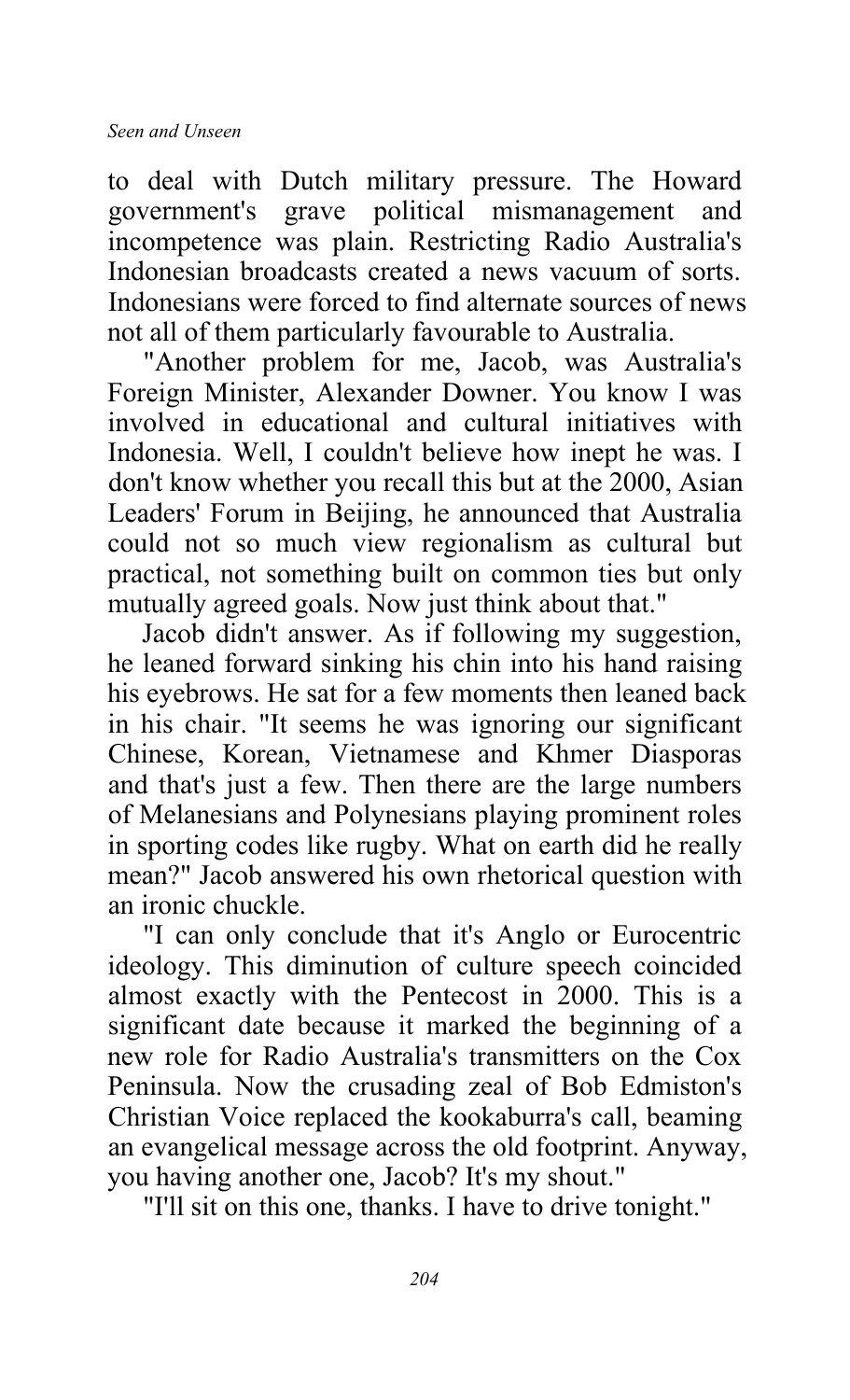Jacob toyed with his almost empty glass, head to one side and silent for a moment before continuing. "I'm still thinking through this idea of triumphalism," he said. "Howard is skilful in connecting it all with the ANZAC narrative; well, a version of it. It's a dangerous mix. What do you think?"

"He uses it but he also works with the fear of the unknown. Asylum seekers have been ruthlessly exploited. The 'Children Overboard' scam was an appalling and shameful business."

Jacob nodded then went on, "His support peaks every time he manages to inoculate the minds of electors with fear and insecurity. Then once he's infected people, he proffers his own particular brand of political snake oil to remedy the problem."

"Yeah, that's for sure," 1 affirmed.

"Mind you, the material he's had to work with has given him a lay down *tnisere.* Being in New York during the World Trade Centre attack put wind in his sails. We were in with the Coalition of the Willing right from the start. It was as if the wick was lit and to hell with the UN, we were all the way with the USA again."

"Yeah, once fear and xenophobia were activated, extremism began to rise."

"I agree with that, Russ, it's been very obvious. Didn't you tell me about someone you knew who wanted to respond by bombing the *Ka'aba*?

"I did. Having lived and worked with Muslims, I was shocked at his extremism, but it cut both ways."

"How do you mean?"

"I spoke with a Javanese Muslim friend in the weeks following the attack. Her concern was the sharpening of attitudes amongst otherwise moderate friends. She felt their responses were partly a reaction to careless statements like George Bush's. He said 'this crusade, this